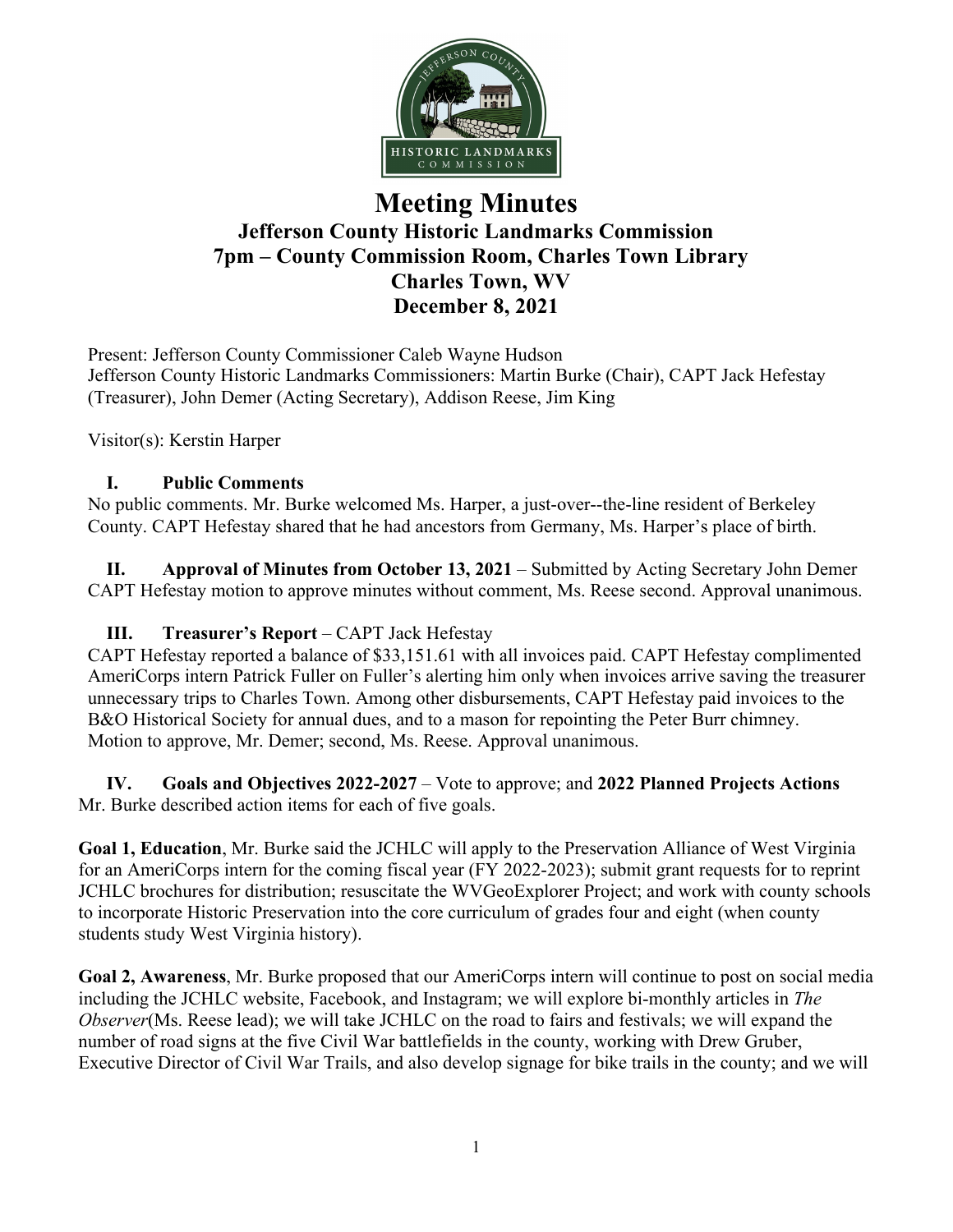develop a lecture series perhaps inviting Tom Mayes, Vice President and General Counsel for the National Trust for Historic Preservation.

**Goal 3, Identification**, Mr. Burke proposed more definition and clarity to the inventory of historic property database developed between 2004 and 2007; supplements to existing National Register properties (many nominations date to the 1970s and are sparse compared with nominations of 2021), explore ways of adding Historical Resource data to our databases; continue to update our online resources of maps and data; continue to add properties to the National Register (complete nominations for Beeler's Mill, now called Weirick and Weller Water Wheel, and Nathan Haines Farm); complete an expanded WVHPIF for Glenwood(now under way by Maral Kalbian); develop a written history of southern Jefferson County along the proposed Route 340 bypass; and develop a Jefferson County Historic Landmark for the apple packing plant (assigned to Patrick Fuller). Mr. Burke stressed the need to focus on mills, manufacturing, quarries, and other non-domicile examples of historic buildings and structures in the county.

**Goal 4, Community and Community Economic Development**, Mr. Burke discussed the need to proceed with reprinting JCHLC brochures distributed by the county welcome center, local visitor centers in Charles Town and Shepherdstown, hotels and restaurants, the intent to generate interest and therefore tourist dollars; lobby for the expansion of Antietam National Battlefield to assimilate Shepherdstown Battlefield within its boundaries and operation, and thereby divest the JCHLC of 52 acres of property it owns; propose the Corporation of Shepherdstown create, plan, and carry out events on the Shepherdstown Battlefield and Packhorse Ford; work with Civil War Trails (Drew Gruber) and Middleway Conservancy to add Middleway as a site on the Civil War Trails program; host lectures on historic tax credits at the state and federal level; continue to work with the Jefferson County Farmland Protection Board for battlefield land acquisition; work with Jefferson County Schools acquire the Peter Burr Farm as core to an arboretum among four schools (Jefferson High School, Wildwood Middle School, North Jefferson Middle School, and T. A. Lowery Elementary School); contact Sidewinder Enterprises of Newport Beach, CA, about setting aside land on the former 3M plant in Middleway to commemorate the Smithfield Crossing Battlefield; support a battlefield friends group to acquire the Kubic property in Summit Point; and continue to assist the Middleway Conservancy (MC) in developing design standards for the Middleway Historic District.

**Goal 5, Stewardship**, the JCHLC would continue maintenance needs, to update the Peter Burr Farm Master Plan, and rehouse the archeology collection; at Duffields Depot continue with maintenance and necessary construction for a disability ramp, electricity, a sump pump, paint analysis, an historic furnishings plan (currently underway by Patrick Fuller), and plan interior interpretation of the site; for Shepherdstown Battlefield have a park cleanup day in April, a fall cleanup and monitor the easement; for Boyd-Carter Cemetery continue to clean and reset headstones; for Engineering, Planning, and Zone Development, develop a demolition ordinance for historic structures that would require documentation of a historic structure approved by the chair, JCHLC, before issuance of a demolition permit (Mssrs. Demer and King assisting Mr. Burke); for monitoring the Blakeley easement of its façade and work to transfer land portion of the easement to the Land Trust of the Eastern Panhandle (LTEP) by budgeting contribution of \$2,500 to the LTEP stewardship fund for two years; and meet with leaders of the Rock Spring Church on the historic preservation easement of Snow Hill (Poor House Farm).

**Operations**, Mr. Burke discussed the annual audit of the JCHLC, piggybacked on the audit of the Jefferson County Commission to reduce costs; the budget presentation to the County Commission in February 2022; and sharing a fulltime employee with the Office of Planning and Zoning. Mr. Burke announced that GIS Director Todd Feagans will retire at the end of December 2021. For fundraising and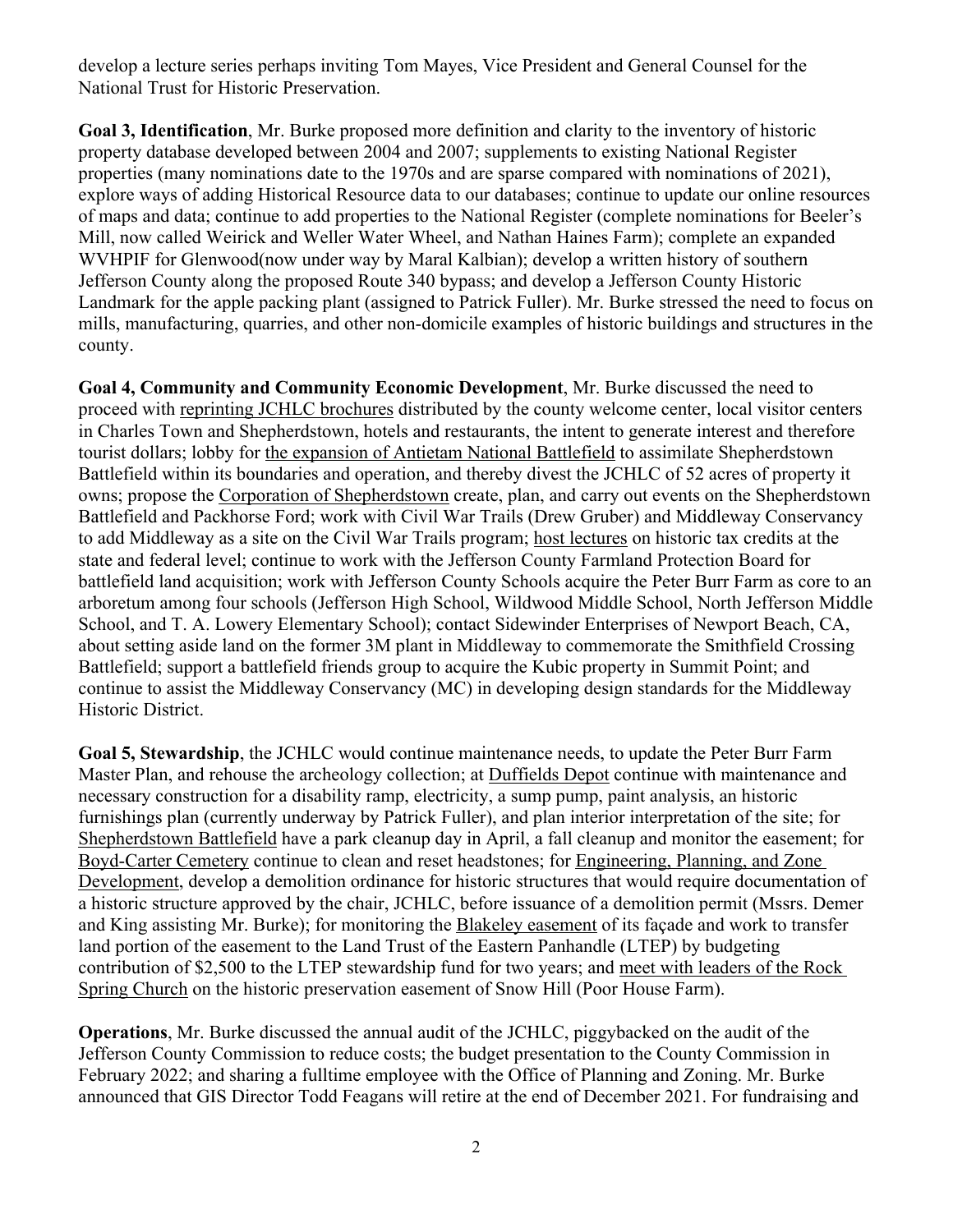Grants, Mr. Burke will apply to the Cynthia Woods Mitchell Fund at the National Trust for Historic Preservation by the application deadline of March 1 for funding for Duffields Depot as the grant allows construction; to the West Virginia Department of Highways for Duffields Depot for a Transportation Enhancement Grant that requires only a 20-percent match; apply for continued funding for the Boyd-Carter Cemetery from the Helen Parker Willard Fund at the EWVCF; apply to the National Trust for an Awareness Campaign due February 1, 2022; and apply for a Two Rivers Giving Circle Grant. As of September 2021, Mr. Burke reported a fund balance of \$104,000 for the Jefferson County Historic Preservation Fund, administered by the Eastern West Virginia Community Foundation (EWVCF). As of 12/2020, other market value fund balances at the EWVCF are the Katherine Burr Jackson Fund for Peter Burr Farm, \$15,989; and the Reliving History Fund at the Peter Burr Farm, \$19,377.

For Partnerships, Mr. Burke hopes to have a meeting among the three historic district commissions (Charles Town, Harpers Ferry, and Shepherdstown), and Middleway Conservancy to discuss common goals and objectives for the coming calendar year. Mr. Burke also hopes to partner with the Jefferson County Convention and Visitors Bureau (JCCVB) on heritage tourism projects, the Jefferson County Farmland Protection Board on farm and battlefield easements, the Jefferson County Department of Parks and Recreation on land acquisition and maintenance, Jefferson County Schools of a Jefferson County arboretum, and the County Engineering, Planning, and Zoning Department on Zoning Amendments. Motion to approve, Capt. Hefestay; second, Ms. Reese; approval unanimous.

 **V***. St. Paul Baptist Church –* Vote to approve nomination as a Jefferson County Historic Landmark Commissioners complimented Ms. Reese on the depth and thoroughness of her nomination. Ms. Reese admitted she'd like to add more. Mr. Burke cautioned not until the West Virginia State Historic Preservation Office (WVSHPO) receives the updated nomination and adds it to the state inventory.

## **VI. Announcements and Reports**

A. Jefferson County Courthouse Committee. Captain Hefestay reported he attended one meeting as the new JCHLC commissioner vice Leigh Koonce and that he had "nothing significant" to report. Mr. Burke reported that the Courthouse National Historic Landmark nomination had passed the first review round in Washington and was scheduled for review by the National Park Service Advisory Committee to the U. S. Department of the Interior. Mr. Burke said two comments in the first review were a need to attribute design inspiration of the Jefferson County Courthouse to Thomas Jefferson's design of the Virginia Capitol and a need to answer if attendance at the miner trials was segregated, that is, were Blacks allowed to attend the trials? That question researchers at the National Park Service will respond to.

B. Status of Website, Facebook, Instagram. AmeriCorps Member Patrick Fuller stated updates and posts are ongoing. Ms. Reese complimented Mr. Fuller on his post from the Shepherd College *Picket* describing two members of faculty who attended the iconic performance of soprano Marian Anderson at the Lincoln Memorial, Washington, DC, Easter Sunday, April 9, 1939, a performance organized by First Lady Eleanor Roosevelt, and attended by 75,000 viewers. Ms. Reese complimented Mr. Fuller for making a local connection to a national event.

C. Status of the Boyd-Carter Cemetery project. Ms. Reese ongoing progress and the resetting of two stones. She described what appeared to be a law enforcement visit by a few unmarked cars to the Granny Smith area while she was working, but no significant event. As stated, she plans to apply for funding from the Helen Parker Willard Fund at the EWVCF in 2022. Mr. Burke and Ms. Reese discussed three quarries in the area and a pond where local churches conducted full submersion baptisms.